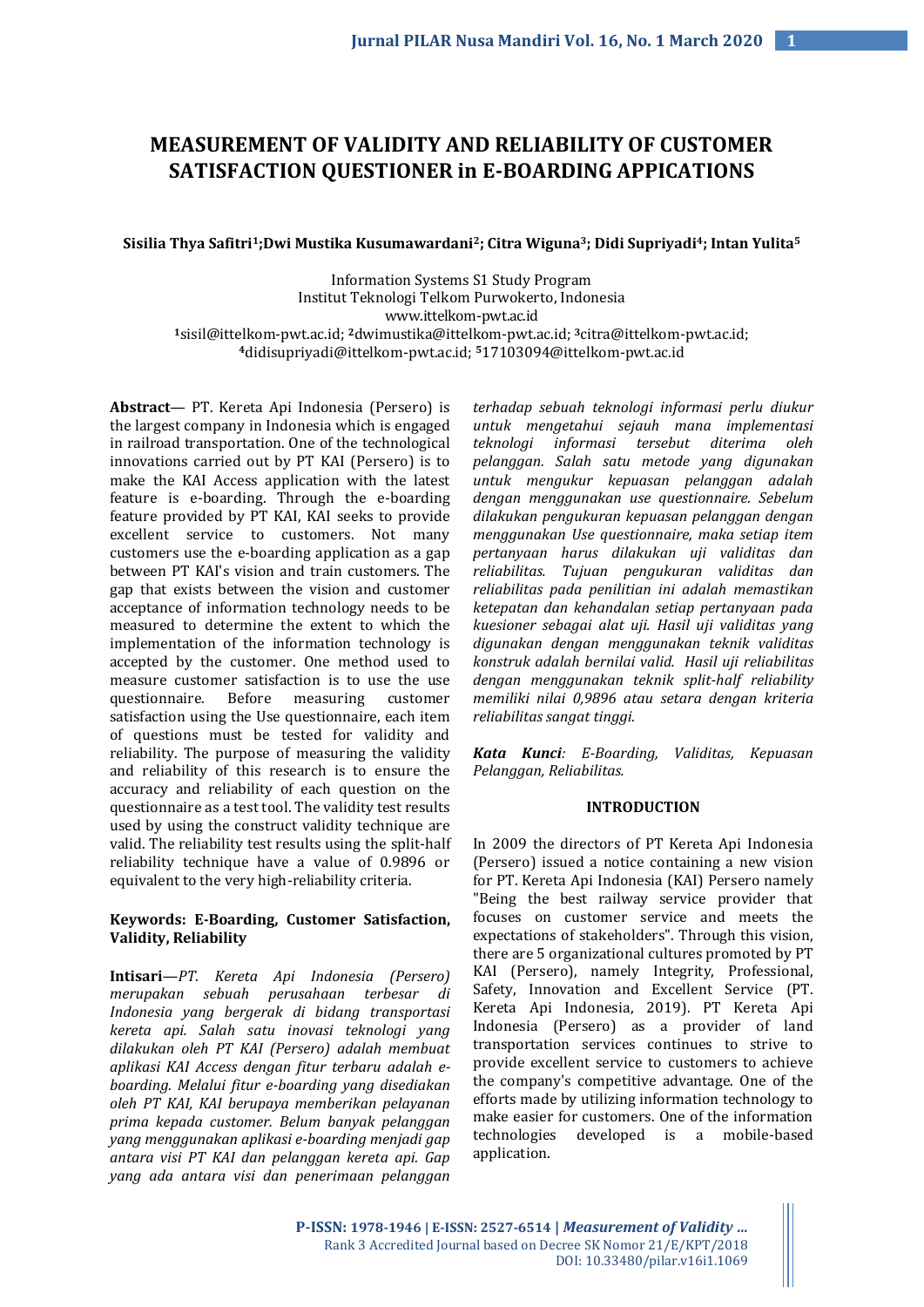The selection of mobile-based application development conducted by PT KAI is something that is appropriate and in accordance with the current condition of Indonesian society where as many as 93.9% use smartphones to connect to the internet. Figure 1 is the result of a survey conducted by the Indonesian Internet Service Users Association showing the percentage of the number of devices used by Indonesian internet users to connect to the internet



Source: (APJII, 2019)

Figure 1 Percentage of the number of devices used to connect to the internet

The KAI Access application as a mobile application was developed on July 15, 2014 by PT Kereta Api Indonesia (Persero). As a time goes by, PT KAI continues to be updated and added features to the KAI Access application. The features provided are ticket booking, ticket cancellation, ticket schedule changes, local train ticket purchase, train ticket purchase 1 hour before departure (or go show) and e-boarding pass. The e-boarding feature is a feature that can be used / will appear 2 hours before the Train's departure.

The advantage provided by the e-boarding feature for train passengers is that train passengers leaving will not need to queue to print boarding passes on the Check in counter machine. The check-in process can be carried out by showing e-boarding on the passenger cellphone. Specifically, the research to be carried out is on the e-boarding feature in the KAI Access application. Research focuses on the e-boarding feature based on observations that have been made there are still many passengers who do not use the e-boarding feature during the check-in process.

In accordance with the vision of PT KAI, the innovations provided by PT KAI are expected to meet customer needs. The e-boarding feature was created to reduce the queue of potential passengers at the Check in counter machine. But in reality, there are only a few passengers who use eboarding when checking in. The gap between the company's vision and customer response becomes a basis that needs to be explored to what extent

applications developed by PT KAI (Persero) can meet stakeholder expectations. Rail passengers are the main stakeholders owned by PT KAI (Persero). Customer satisfaction is one method that can be used to measure customer satisfaction with a service.

Customer Satisfaction needs to be done to improve the performance of company management. Customer Satisfaction or in Indonesian known as customer satisfaction is something that is often associated with customer ratings of a product or service they use (Biesok & Wyród-Wróbel, 2011) .

The method that can be used to measure customer satisfaction is to use the USE Questionnaire using a Likert rating scale. As a test material to measure customer satisfaction, the components of questions that have been compiled by questionnaire need to be tested for validity and reliability. Validity and reliability testing is a test conducted to the extent that the questionnaire as a measuring tool to be used can be trusted and the results are accountable (Deniz & Alsaffar, 2013)

The measurement of the validity and reliability of the questionnaire was carried out with the aim that each question item on the questionnaire as a measure of customer satisfaction in the Indonesian Railroad e-boarding application is an appropriate and consistent measure if used repeatedly.

#### **MATERIAL AND METHOD**

The list of questions on the questionnaire to measure customer satisfaction refers to the use questionnaire method. After the questionnaire has been prepared, the validity and reliability test is carried out using a probability sampling multistage random sampling technique. Multistage random sampling techniques can be used for populations with large areas (Sedgwick, 2015) . In this study, the population is divided into each of PT KAI's Operational Areas (DAOP) spread across Java. Samples were taken to do a trial "trial" in the field. This "trial" trial was carried out through an electronic questionnaire with a filling time span of September 1 - September 30 2019.

The validity value of a questionnaire will indicate precisely the measuring instrument used to measure. The questionnaire used as a data collection tool must be able to describe the research topic to be examined. One measure of the validity of a questionnaire is to use construct validity. Test criteria are performed by calculating the product moment correlation (r). The calculation formula r can be seen in equation (1). After calculating the moment product correlation value, the test continues with the t-test. Criteria to determine the results of calculations can be done

**P-ISSN: 1978-1946 | E-ISSN: 2527-6514 |** *Measurement of Validity …* Rank 3 Accredited Journal based on Decree SK Nomor 21/E/KPT/2018 DOI: 10.33480/pilar.v16i1.1069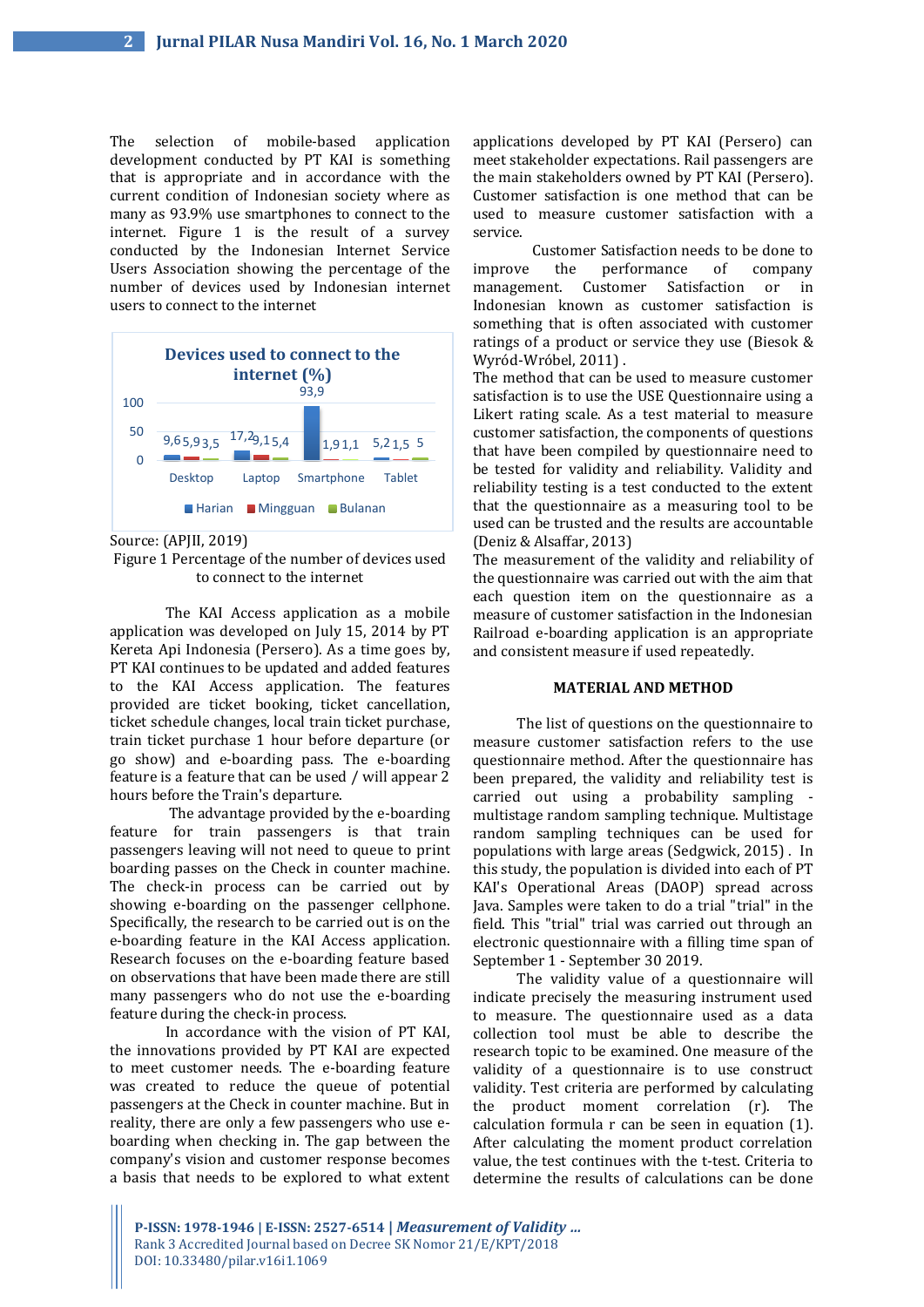by comparing the value of t-count with the value of t on the t-table. If t-count> t-table, it can be concluded that the item is valid (Widi, 2011). The calculation formula to get the t-value can be seen in equation (2).

$$
r_{xy} = \frac{n \sum x_i Y_i - (\sum x_i)(\sum Y_i)}{\sqrt{(n \sum x_i^2 - (\sum x_i)^2)(n \sum Y_i^2 - (\sum Y_i)^2)}}
$$
................. (1)

Note :

| $r_{xy}$               |     | = Correlation coefficient      |  |
|------------------------|-----|--------------------------------|--|
| n                      |     | Number of respondents          |  |
| X                      | $=$ | Score of each item             |  |
| Y                      |     | Scores of all respondent items |  |
| <b><i>U</i></b> hitung |     | $r_{xy\sqrt{(n-2)}}$           |  |

 $\sqrt{(1-r_{xy})^2}$ 

Reliability testing needs to be done on the questionnaire instrument with the aim of being able to know the consistency of the questions used on the questionnaire instrument so that the questionnaire can be trusted (Triana & Oktavianto, 2013). There are four methods to measure the reliability of a questionnaire, namely retestreliability, parallel-forms reliability , inter-rater reliability and split-half reliability (Mohajan, 2017). Reliability calculation techniques in this study are using split-half reliability techniques because the questions raised are even. The split-half reliability technique has a way of dividing the test into two equal parts, so that each test has two scores, namely the first score (initial / odd questions) and the second score (final / even questions). Each half of the questions is calculated the reliability coefficient with the formula:

$$
\text{rij} = \frac{n \sum ij - (\sum i)(\sum j)}{\sqrt{(n \sum i^2 - (\sum i)^2)(n \sum j^2 - (\sum j)^2)}}
$$
................. (3)

Note:  $r_{ii}$  = reliability coefficient n = number of respondents i = calculation for odd questions j = calculation for even questions

After calculating the reliability coefficient for each group of odd and even questions, the next step is to calculate the reliability using the *Spearman Brown* formula.

rij = 2∗ 1+ ...................................................................................(4)

After calculating the reliability value, then do the matching value in the reliability interpretation table.

## **RESULTS AND DISCUSSIONS**

Based on the distribution of questionnaires that have been done, the respondents who filled out the questionnaire were 89 respondents. After conducting data checking, valid data that can be done the next processing stage is 80 respondent data. The distribution of respondents is as follows:

| Table 1 Distribution of Respondent's Occupation |  |  |  |  |
|-------------------------------------------------|--|--|--|--|
|-------------------------------------------------|--|--|--|--|

| <b>Occupation</b>                    | <b>Number</b> |
|--------------------------------------|---------------|
| Teaching Staff (Teacher / Lecturer / |               |
| Mentor)                              |               |
| Student / Student                    | 68            |
| Private employees                    | 4             |
| Government employees                 |               |
| Businessman                          |               |
| Source (Safitri 2019)                |               |

Source: (Safitri, 2019)

Table 2 Distribution of railroad usage within 1 month

| 111011111               |               |
|-------------------------|---------------|
| Railroad usage within 1 | <b>Number</b> |
| month                   |               |
| $\leq$ 1 times          | 40            |
| $2 - 5$ times           | 32            |
| 6 - 10 times            | 6             |
| 11 - 15 times           |               |
| $>15$ times             |               |
| _________               |               |

Source:(Safitri, 2019)

Questionnaire questions given refer to the question template using the questionnaire method. Use Questionnaire consists of four aspects of questions, namely usefulness, ease of use, ease of learning and satisfaction.

Detailed questions for each aspect of the questions on the customer satisfaction questionnaire used are as follows:

| 1. Usefulness                                              |  |  |
|------------------------------------------------------------|--|--|
| V1 = e-boarding can increase effectiveness at              |  |  |
| check-in                                                   |  |  |
| V <sub>2</sub> = e-hoarding helps me he more productive in |  |  |

e-boarding helps me be more productive in checking in

V3 = e-boarding is easy to use

V4 = e-boarding is able to remind me of the time of departure

V5 = e-boarding is easier to use than paper boarding passes

V6 = e-boarding can save time when I leave

V7 = e-boarding according to my needs

V8 = e-boarding according to my expectations for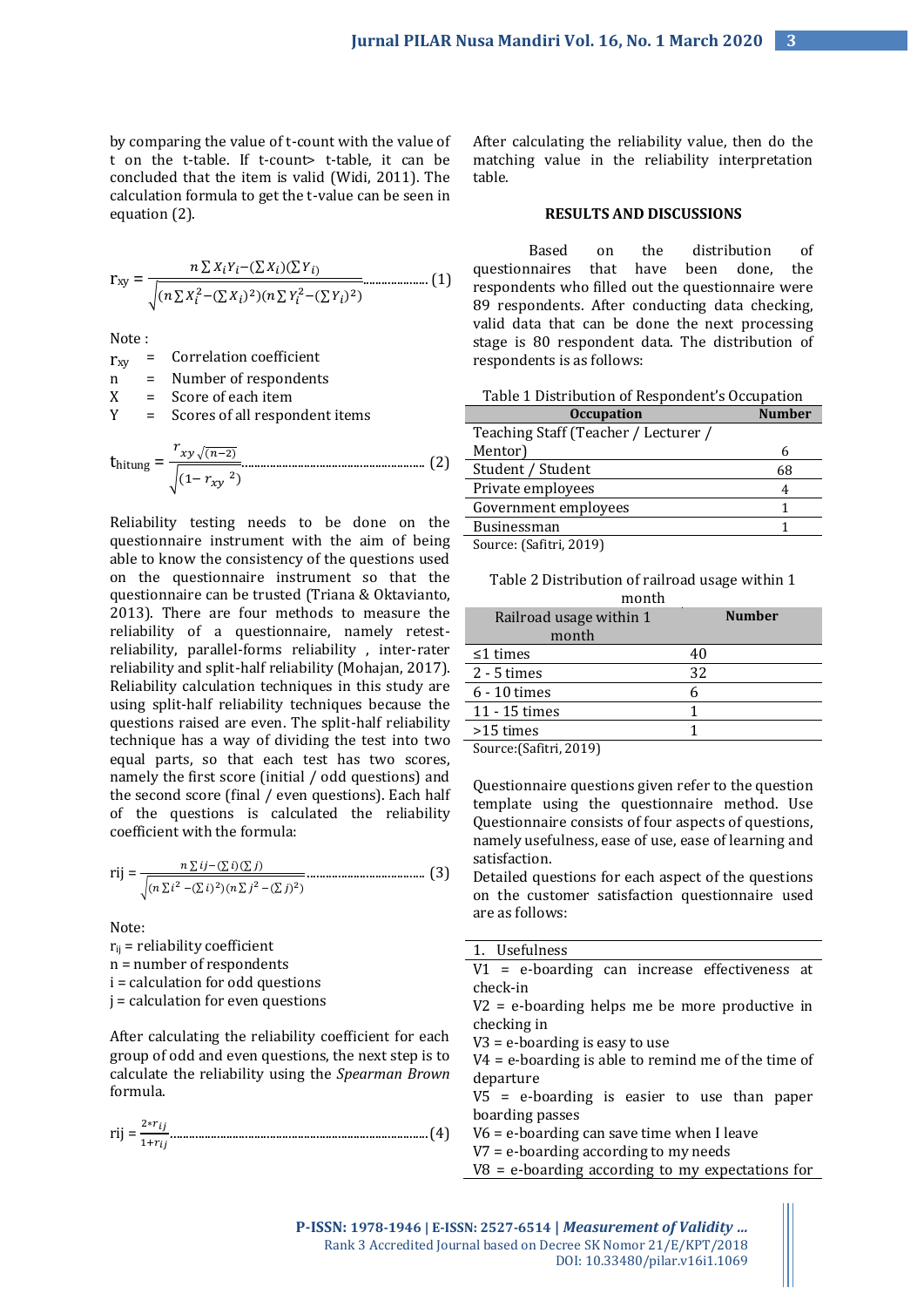| use                                                   | $r_{xy(1)}$ = coefficient of validity of questions 1   |
|-------------------------------------------------------|--------------------------------------------------------|
| 2. Ease of Use                                        | $N = 80$                                               |
| $V9 = e$ -boarding is easy to use                     | $\Sigma_{xy1} = 44361$                                 |
| $V10 = e$ -boarding is practical to use               | $\Sigma_{x1} = 344$                                    |
| $V11 = e$ -boarding display is easy to understand     | $\Sigma_{v}$ = 9892                                    |
| $V12$ = e-boarding only requires a few steps to be    | $\Sigma_{x^2} = 1558$                                  |
| able to check-in                                      | $\Sigma_{v^2} = 1274670$                               |
| $V13 = e$ -boarding is very flexible                  | $r_{xy(1)} = 0.884$                                    |
| $V14$ = e-boarding does not require a lot of power    |                                                        |
| $V15 = I$ can use e-boarding without written          | The validation calculations for item 2 are as          |
| instructions                                          | follows:                                               |
| V16 = I found no inconsistencies in using e-          | $r_{xy(2)}$ = coefficient of validity of questions 2   |
| boarding                                              | $N = 80$                                               |
| $V17$ = non-permanent customers and regular           | $\Sigma_{xyz} = 43659$                                 |
| customers like the e-boarding application             |                                                        |
| $V18$ = Errors in using e-boarding can be easily      | $\Sigma_{x1} = 339$<br>$\Sigma_{\nu} = 9892$           |
| resolved                                              |                                                        |
| $V19$ = I always succeed in using e-boarding all the  | $\Sigma_{x^2} = 1511$<br>$\Sigma_{v^2} = 1274670$      |
| time                                                  |                                                        |
| 3. Ease of learning                                   | $r_{xy(2)} = 0,889$                                    |
| $V20 = e$ -boarding can be learned quickly            |                                                        |
| $V21$ = how to use e-boarding is easy to remember     | Furthermore, this calculation is carried out until     |
| $V22$ = e-boarding is very easy to learn              | the last item. The validity calculation for the 30th   |
| $V23 = I$ am fast at using e-boarding                 | question is as follows:                                |
| 4. Satisfaction                                       | $r_{xy(30)}$ = coefficient of validity of questions 30 |
| $V24 = I$ am satisfied with the e-boarding feature in | $N = 80$                                               |
| the KASI Access application                           | $\Sigma_{xyz} = 43569$                                 |
| $V25 = I$ will recommend the e-boarding application   | $\Sigma_{x1} = 338$                                    |
| to my friends                                         | $\Sigma_{\nu} = 9892$                                  |
| $V26 = I$ feel happy using e-boarding                 | $\sum_{x^2}$ = 1504                                    |
| $V27 = e$ -boarding works according to function       | $\Sigma_{v^2} = 1274670$                               |
| $V28$ = e-boarding has a good display                 | $r_{xy(30)} = 0.897$                                   |
| $V29 = I$ must use e-boarding again for the boarding  |                                                        |
| process before leaving                                | After all r values on each item have been              |
| $V30 = e$ -boarding is comfortable to use             | calculated, do the calculations to find the t value.   |

Source:(Safitri, 2019)

Table 3 The results of filling out the questionnaire by 80 respondents

|                                                     | Q1  | Q <sub>2</sub> | Q <sub>3</sub> | Q4  |   | Q30 | Number |
|-----------------------------------------------------|-----|----------------|----------------|-----|---|-----|--------|
|                                                     |     |                |                |     |   |     | (v)    |
| R1                                                  | 5   | 5              | 5              | 3   |   | 4   | 134    |
| R <sub>2</sub>                                      | 5   | 5              | 5              | 5   |   | 5   | 146    |
| R <sub>3</sub>                                      | 4   | 4              | 5              | 3   |   | 3   | 117    |
| R4                                                  | 5   | 5              | 5              | 5   |   | 5   | 148    |
|                                                     | ٠   |                |                |     |   |     |        |
|                                                     |     | ٠              |                |     |   |     |        |
|                                                     | ٠   | ٠              | ٠              | ٠   | ٠ |     | ٠      |
|                                                     | ٠   | ٠              |                | ٠   | ٠ | ٠   | ٠      |
| <b>R80</b>                                          | 4   | 4              | 4              | 4   |   | 5   | 142    |
| Total                                               | 344 | 339            | 344            | 312 |   | 338 | 9892   |
| $C_{\text{a}11226}$ $(C_{\text{a}1111} \cdot 2010)$ |     |                |                |     |   |     |        |

Source:(Safitri, 2019)

In accordance with the results presented in table 3, the next step is to determine the validity value for each question item. Based on the calculation formula (1), the validity calculation for item 1 is as follows:

The implementation to find the value of t arithmetic for each problem is as follows:

$$
t_{(1)} = 16{,}72
$$

 $t_{(2)} = 17,17$ 

The next step is to calculate the t value for all questionnaire questions. The results of the calculation of the value of t in the 30th problem as the last question are as follows:

## $t_{(30)} = 17,94$

After calculating t for each question, a comparison is performed with the values in table t. The values taken in table t are at the 95% confidence level and the degree of freedom  $(df) = N-2$ . The number of respondents (N) who filled in the data validly was 80, so the degree of freedom obtained was 78

Based on the t table, with df = 78 and 95% confidence level, the value of t is 1.66462.

**P-ISSN: 1978-1946 | E-ISSN: 2527-6514 |** *Measurement of Validity …* Rank 3 Accredited Journal based on Decree SK Nomor 21/E/KPT/2018 DOI: 10.33480/pilar.v16i1.1069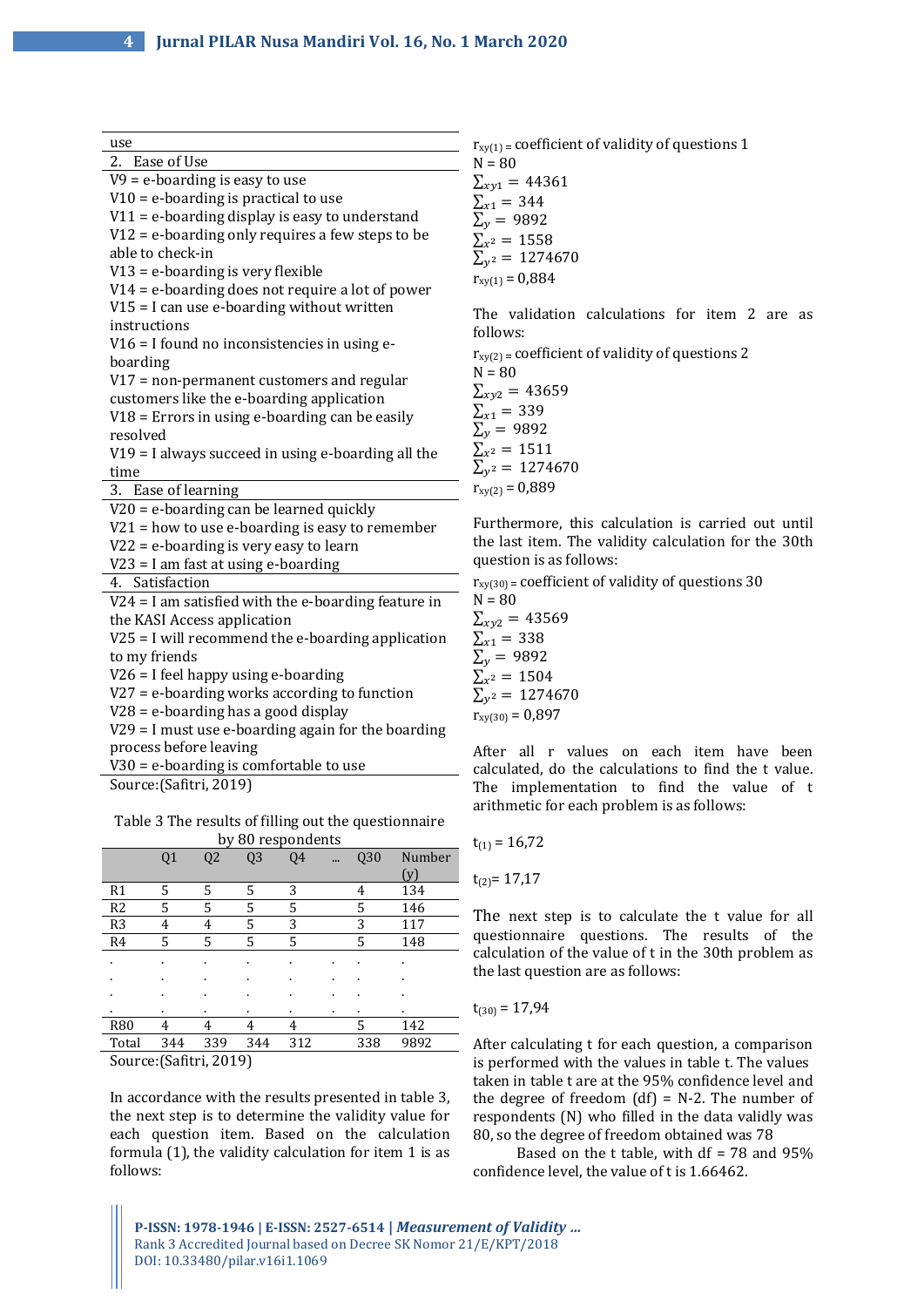After calculating the value of t for all items, the next step is to compare the results of the calculation of the value of t with the value in table t. Table 4 is the result of validity for each questionnaire question conducted. If the value of t in each question is greater than the value of t table, then it can be said that the question is valid.

Table 4 Results of questionnaire validity

| <b>Items</b>            | <b>Value t</b> | 0. 90.000.0<br>Value t tabel | <br><b>Result</b> |  |  |  |
|-------------------------|----------------|------------------------------|-------------------|--|--|--|
| $\mathbf{1}$            | 16,72          | 1,66462                      | Valid             |  |  |  |
| $\overline{2}$          | 17,17          | 1,66462                      | Valid             |  |  |  |
| $\overline{3}$          | 18,56          | 1,66462                      | Valid             |  |  |  |
| $\overline{4}$          | 8,16           | 1,66462                      | Valid             |  |  |  |
| 5                       | 12,64          | 1,66462                      | Valid             |  |  |  |
| $\overline{6}$          | 15,75          | 1,66462                      | Valid             |  |  |  |
| 7                       | 14,57          | 1,66462                      | Valid             |  |  |  |
| 8                       | 17,12          | 1,66462                      | Valid             |  |  |  |
| 9                       | 17,10          | 1,66462                      | Valid             |  |  |  |
| 10                      | 14,66          | 1,66462                      | Valid             |  |  |  |
| 11                      | 15,94          | 1,66462                      | Valid             |  |  |  |
| 12                      | 11,89          | 1,66462                      | Valid             |  |  |  |
| 13                      | 16,84          | 1,66462                      | Valid             |  |  |  |
| 14                      | 14,61          | 1,66462                      | Valid             |  |  |  |
| 15                      | 10,99          | 1,66462                      | Valid             |  |  |  |
| 16                      | 11,41          | 1,66462                      | Valid             |  |  |  |
| 17                      | 11,13          | 1,66462                      | Valid             |  |  |  |
| 18                      | 7,45           | 1,66462                      | Valid             |  |  |  |
| 19                      | 13,88          | 1,66462                      | Valid             |  |  |  |
| 20                      | 17,91          | 1,66462                      | Valid             |  |  |  |
| 21                      | 15,53          | 1,66462                      | Valid             |  |  |  |
| 22                      | 18,27          | 1,66462                      | Valid             |  |  |  |
| 23                      | 15,04          | 1,66462                      | Valid             |  |  |  |
| 24                      | 18,86          | 1,66462                      | Valid             |  |  |  |
| 25                      | 15,78          | 1,66462                      | Valid             |  |  |  |
| 26                      | 17,72          | 1,66462                      | Valid             |  |  |  |
| 27                      | 17,42          | 1,66462                      | Valid             |  |  |  |
| 28                      | 10,05          | 1,66462                      | Valid             |  |  |  |
| 29                      | 11,08          | 1,66462                      | Valid             |  |  |  |
| 30                      | 17,94          | 1,66462                      | Valid             |  |  |  |
| Source: (Safitri, 2019) |                |                              |                   |  |  |  |

Q1 Q3 Q5 Q7 ... Q29 Total (i) R4 5 5 5 5 5 74 . . . . . . . . . . . . . . . . . . . . . . . . . . . . R80 4 4 4 4 5 71

Source:(Safitri, 2019)

Table 5 List the value of even questions

|                      | Q <sub>2</sub> | 04 | Q <sub>6</sub> | Q <sub>8</sub> | $\cdots$ | Q30 | Total          |  |
|----------------------|----------------|----|----------------|----------------|----------|-----|----------------|--|
|                      |                |    |                |                |          |     |                |  |
| R <sub>1</sub>       | 5              | 3  | 5              | 4              |          |     | 66             |  |
| R <sub>2</sub>       | 5              | 5  | 5              | 5              |          | 5   | 72             |  |
| R <sub>3</sub>       | 4              | 3  | 4              | 3              |          | 3   | 59             |  |
| R <sub>4</sub>       | 5              | 5  | 5              | 5              |          | 5   | 74             |  |
|                      |                | ٠  |                | ٠              |          |     | ٠              |  |
|                      | ٠              | ٠  |                | ٠              |          |     | ٠              |  |
| ٠                    | ٠              | ٠  |                | ٠              |          |     | $\blacksquare$ |  |
| ٠                    | $\blacksquare$ | ٠  | ٠              | ٠              |          | ٠   | $\blacksquare$ |  |
| <b>R80</b>           | 4              |    | 4              | 4              |          | 5   | 71             |  |
| ConrowC <sub>0</sub> |                |    |                |                |          |     |                |  |

Source:(Safitri, 2019)

2. Calculate the total score of each odd and even questions

| Table 7 Total scores for each odd and even |  |
|--------------------------------------------|--|
| augstions                                  |  |

|                         |      |      | นนเวนบแว       |        |        |  |
|-------------------------|------|------|----------------|--------|--------|--|
|                         |      |      | i <sub>i</sub> |        | i*i    |  |
| R <sub>1</sub>          | 68   | 66   | 4624           | 4356   | 4488   |  |
| R <sub>2</sub>          | 74   | 72   | 5476           | 5184   | 5328   |  |
| R <sub>3</sub>          | 58   | 59   | 3364           | 3481   | 3422   |  |
| R4                      | 74   | 74   | 5476           | 5476   | 5476   |  |
|                         |      | ٠    |                |        | ï      |  |
|                         |      |      | ٠              | ٠      | ï      |  |
|                         |      | ٠    | ٠              | ٠      | ٠      |  |
|                         |      |      | ٠              | ٠      | ٠      |  |
| <b>R80</b>              | 71   | 71   | 5041           | 5041   | 5041   |  |
| Total                   | 4977 | 4915 | 322963         | 314665 | 318521 |  |
| Source: (Safitri, 2019) |      |      |                |        |        |  |

- 3. Calculate the correlation between scores of odd and even question questions (according to formula number 3)  $r_{ii} = 0.9796$
- 4. Calculate reliability using the *Spearman Brown* formula (according to formula 4)  $r = 0.9896$

Based on table 8 interpretation of reliability, the final value of reliability to measure the level of customer satisfaction in the e-boarding application of PT. KAI is very high.

|      |  |  | 1. Compile even and odd question questionnaire |
|------|--|--|------------------------------------------------|
| data |  |  |                                                |
|      |  |  |                                                |

After calculating the validity, each question needs to be measured reliability value on each question. In this study the method used to measure the reliability of the questionnaire is to use the Spearman Brown split half technique. The reliability testing steps for *split half spearman* 

|  |  | Table 5 List the value of odd questions |
|--|--|-----------------------------------------|
|  |  |                                         |

*brown* are as follows:

|                | 03 | Q5 | በ7 | $\cdots$ | Q29 | Total |
|----------------|----|----|----|----------|-----|-------|
|                |    |    |    |          |     |       |
| R <sub>1</sub> |    |    |    |          |     | 68    |
| R <sub>2</sub> |    |    |    |          |     | 74    |
| R <sub>3</sub> |    |    |    |          |     | 58    |
|                |    |    |    |          |     |       |